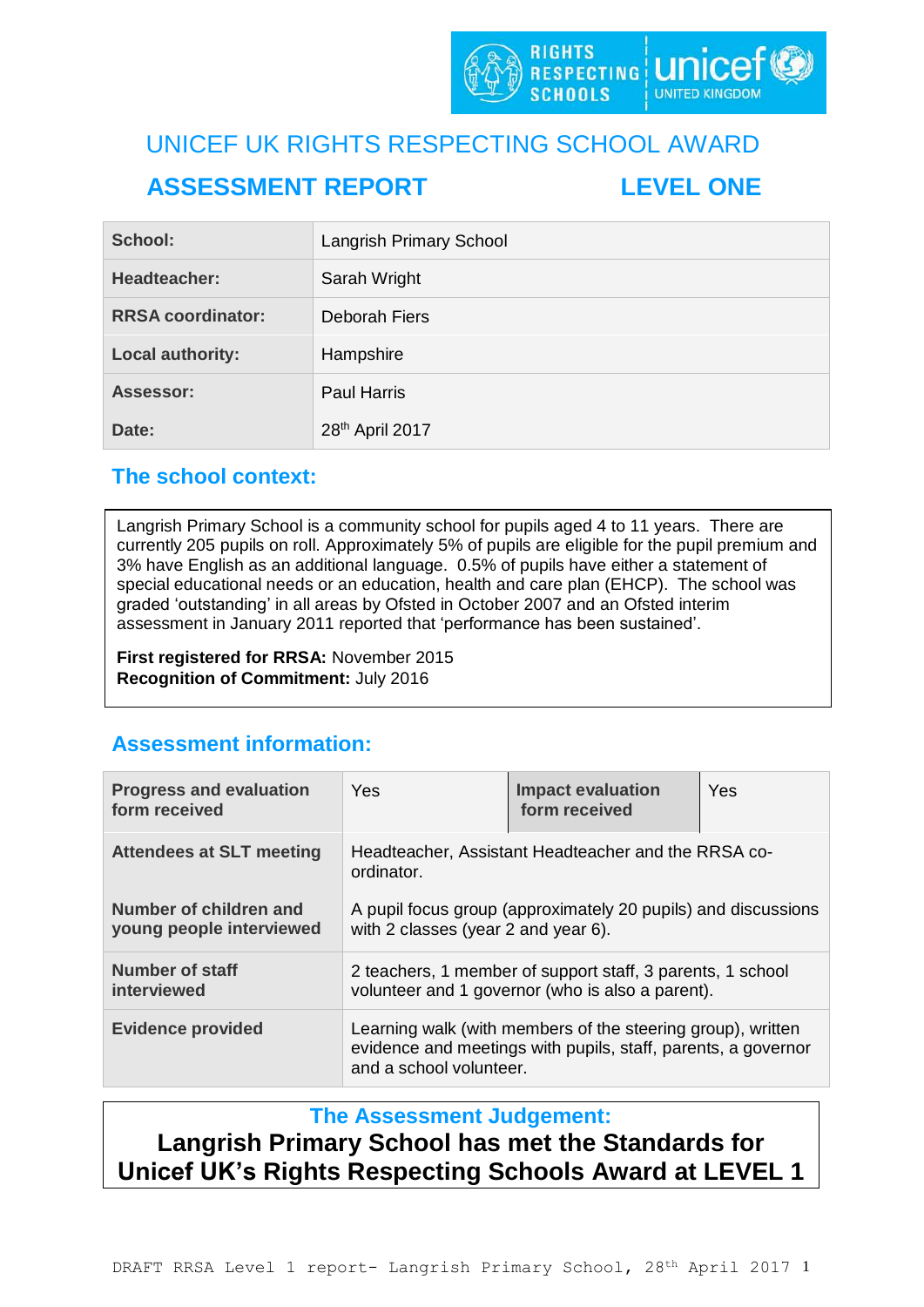

# **The following good practice evident at the assessment contributes to the school's success at Level 1:**

## **Standard A:**

#### Rights-respecting values underpin leadership and management

- School leaders have a clear commitment to the principles and values of the UNCRC. The headteacher explained how rights respecting work was '*giving children a voice*' and the RRSA co-ordinator described how it was also helping to develop pupils' awareness of global citizenship. In the school's evaluation of its rights respecting work, a 'significant impact' grading was given for five out of eight areas of school life.
- Rights respecting work is an integral part of the school development plan and there is also a detailed action plan for the RRSA. The school's anti-bullying and child protection policies reference children's rights to protection from harm and the 'rights respecting behaviour' policy has been developed in consultation with the whole school community. The RRSA coordinator has provided staff training including for new staff and ensures that everyone is kept up-dated about the school's work through regular staff meetings. The co-ordinator also meets half termly with the steering group.

#### **Standard B:**

#### The whole school community learns about the CRC

- Pupils were able to cite a range of rights including the right to an education, to be listened to and to have a 'voice', to have nutritious food and clean water, to relax and play, to have shelter and the right to not be discriminated against. They showed good understanding that rights are universal and unconditional. Pupils understood that some children were being denied their rights because of conflict such as in Syria and a year 6 pupil explained Malala's work in connection with a right to an education. They were also able to apply their understanding of rights in different contexts. For example, when asked how the effects of climate change such as lack of rain were linked to children's rights, a year 3 pupil explained that dry weather could lead to crop failure thereby affecting the right to nutritious food which another pupil was able to reference against article 24. Displays around the school also help to promote an understanding of rights and include a display about the school parliament linked to article 12 and a year 4 assembly presentation about Cinderella and her rights linked to a range of articles.
- Examples of curriculum planning were provided which showed how specific articles of the UNCRC were referenced to particular topics within subject areas. For example, in year 1 PSHE, the 'relationships' topic was linked to articles 3, 12, 15 and 29; the year 3 PSHE topic 'living in the wider world' linked to articles 2, 3, 8, 12, 22, 23, 30 and 38; a year 4 history topic about the Vikings linked to articles 17, 28 and 29 and a year 5 history topic about immigration linked to articles 2, 9, 14, 22 and 30. Staff also provided further examples such as the 'Great Fire of London' year 1 topic being linked to the rights to shelter and safety. A series of assemblies have been cross referenced to a range of rights. Examples include 'Martin Luther King Day' linked to articles 1 and 2; a key stage 2 assembly 'Red Hand Day for Child Soldiers' linked to articles 37 and 38, 'World Water Day' linked to article 24 and 'Fair Trade' linked to articles 2 and 24. Parents and governors are supportive of the school's rights respecting work and there is a link governor who has met with the steering group. When asked about the value of the school's rights respecting work, one parent explained that for pupils it was '*such a positive thing to have a voice*'.

## **Standard C:**

#### The school has a rights-respecting ethos

 The school's ethos is underpinned by high levels of respect which was very evident throughout the assessment visit. During the focus group discussion and learning walk, pupils were courteous and supportive of each other. A school volunteer also commented that pupils were very thoughtful. One year 6 pupil explained that an understanding about rights helped to resolve any disagreements and was becoming '*entwined into our everyday lives*'. A reflection time sheet encourages pupils to consider the impact of their behaviour by asking 'how did your choices prevent other children from accessing their rights?' There are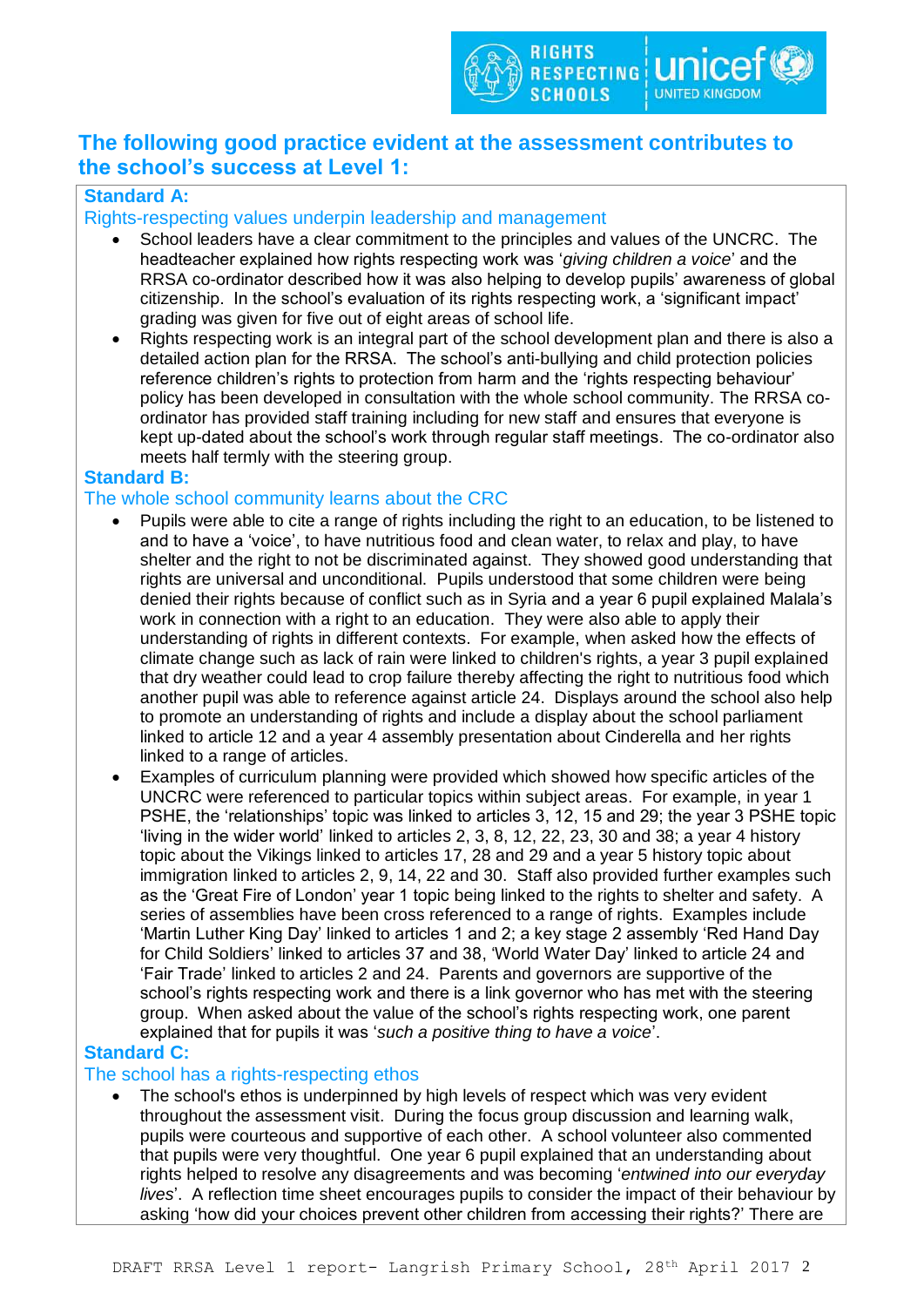also weekly citizenship awards which come about through peer nominations and voting.

RIGHTS

**SCHOOLS** 

**RESPECTING UNICE** 

- Charters were seen in the majority of classes and referenced particular rights alongside rights respecting actions. The latter which help to establish and maintain a positive and supportive learning environment during lessons are referred to by staff and pupils as appropriate. A copy of the UNCRC is also displayed in each classroom. When asked, pupils said they felt safe at school and were able to describe ways in which this was achieved including being able to talk to teachers if they had a concern. A beautifully created mural of a tree within the school's foyer, in which each pupil has their own unique leaf, captures the inclusive nature of the school where diversity is both valued and respected.
- Pupils' understanding of the global dimension is being developed in a range of ways. For example, earlier in the year the school's 'Cultural Day' provided opportunities for pupils to celebrate the culture and traditions of different countries from around the world and pupils have also taken part in the 'World's Largest Lesson' about gender equality. A letter about 'Red Nose Day' prepared by some of the pupils specifically referenced articles 16, 27 and 32.

## **Standard D:**

#### Children are empowered to become active citizens and learners

- 'Pupil voice' is developing well within the school and is reflected in the school parliament which is made up of the RRSA steering group, the school council, play leaders and art leaders. Members of the school's parliament have met with the caterers to help produce an adapted lunch menu. Pupils have also been able to be actively engaged with their learning by helping to develop 'Successful Learner' profiles for their classes.
- Pupils are supported to make informed decisions regarding their health, safety and wellbeing through elements of the curriculum including the PSHE programme. They have also received e-safety and anti-bullying guidance. Year 5 and 6 pupils have had opportunities to attend presentations from representatives of Childline and British Telecom, the latter in connection with internet safety. During the focus group discussion, pupils showed a good understanding of healthy eating and were able to give examples of healthy foods.
- The school has supported a range of charities including Children in Need, NSPCC and Save the Children. The RRSA steering group is currently arranging a sponsored walk in connection with Unicef UK's 'Day for Change'. These activities alongside elements of the curriculum such as the geography topics about fair trade and 'Obama's America' in years 3 and 6 respectively, help to ensure that pupils' knowledge and understanding of the wider world are being nurtured.